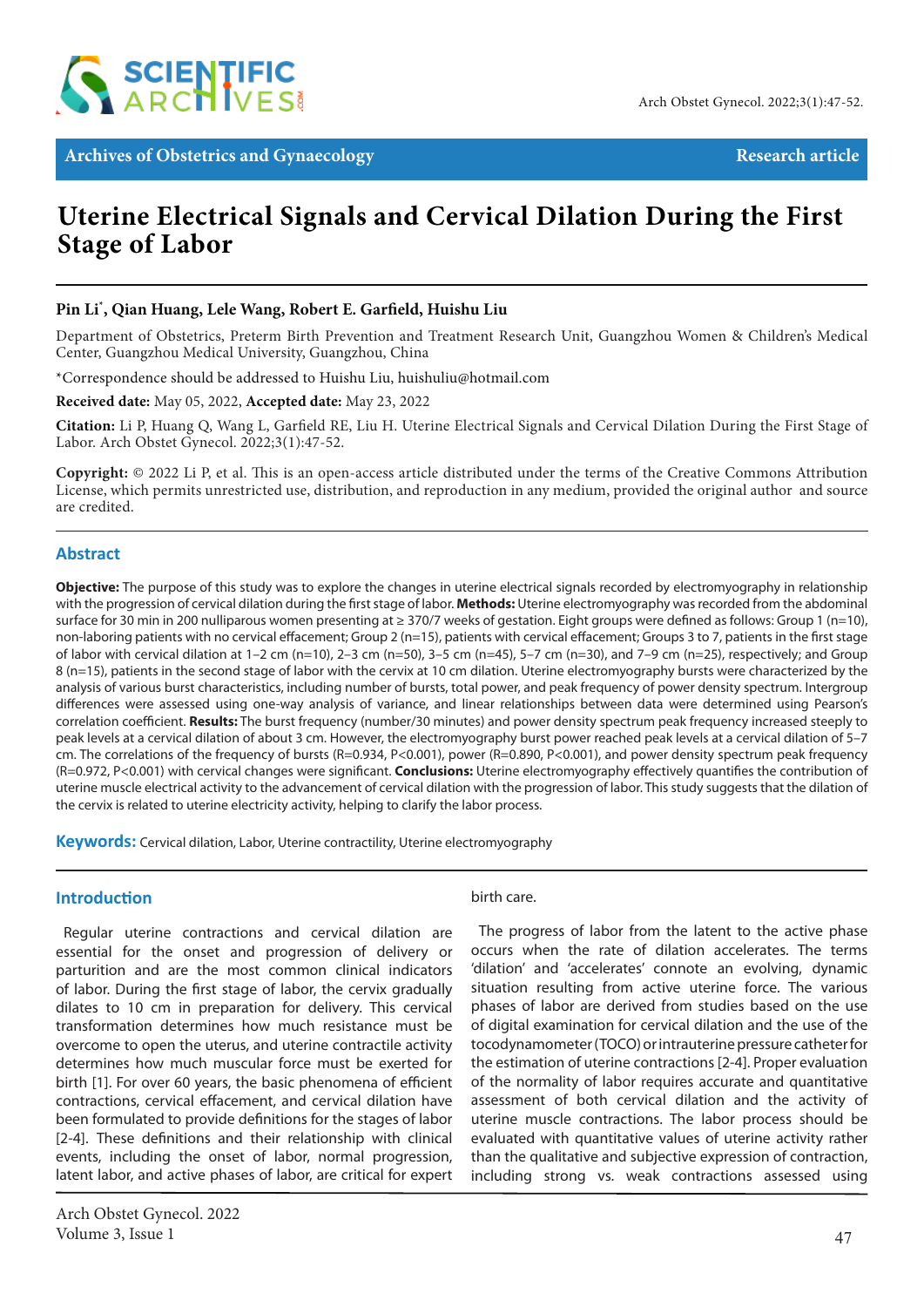imprecise and inaccurate instrumentation. Uterine electrical activity organized into bursts is the basis for contractions, the mechanism underlying cervical effacement and dilation [5,6]. Electrical activity of the uterus can be objectively measured using electromyography (EMG) [7]. The previous studies also used EMG to examine the effect of analgesic on myoelectric activity of uterus during the first and second stages of labor, and to distinguish patients progressing with spontaneous labor from patients that develop uterine inertia [8-10]. However, to our knowledge, no prior study has examined the relationship of uterine EMG activity with cervical dilation. EMG technology should not only benefit the diagnosis of term labor, but it should also improve the accuracy of diagnosing the onset of active preterm labor [11-15]. The aim of this study was to clarify the relationship between uterine EMG, which monitors contractions, and cervical dilation, and to assess whether uterine EMG can distinguish the various phases of labor.

## **Materials and Methods**

A prospective observational study of women undergoing labor and delivery were recruited from the delivery ward and the emergency department at a single medical center. The study protocol complied with the ethical guidelines and approval of the Guangzhou Women and Children's Medical Center (Protocol number 2014110533), and involved 200 nulliparous women of gestational age 37 to 41 weeks. Gestational age was calculated from the date of the first day of the last menstrual period and was confirmed using early ultrasound scans. Informed consent was obtained from all study participants. All the women had singleton pregnancies. Women with any of the following were excluded: (1) medical complications of pregnancy including hypertension, cholestasis, gestational diabetes; (2) multiple gestations; (3) oligohydramnios; (4) malpresentation; (5) antepartum hemorrhage; and (6) fetal distress.

Women were enrolled into eight groups. Group 1 included 10 non-laboring patients with no cervical effacement. Group 2 (n=15) comprised patients with cervical effacement. Groups 3 to 7 consisted of patients in the first stage of labor with cervical dilation at  $1-2$  cm (n=10),  $2-3$  cm (n=50),  $3-5$ cm (n=45), 5–7 cm (n=30), and 7–9 cm (n=25), respectively, while Group 8 (n=15) included patients in the second stage of labor, with the cervix at 10 cm dilation. Cervical examinations were performed by various clinicians who were blinded to the results of the former examinations. Cervical dilation and effacement were assessed in the intervals between uterine contractions. The patients were not followed longitudinally with series of cervical dilation measurements conducted on the same patient at various times, but rather were randomly selected and underwent cervical dilation measurement and EMG. Maternal age, body mass index, gestational age, and birth weight, 1<sup>st</sup> stage of labor, 2<sup>nd</sup> stage of labor were also recorded. Data from patients treated with oxytocin were not used for the analysis.

Uterine EMG activity was recorded for 30 min from the abdominal surface using a PowerLab electromyograph (AD Instruments, Castle Hill, NSW, Australia) and 4 Ag-AgCl differential bipolar electrodes (Shanghai Jun Kang Medical Supplies Co. Ltd., Shanghai, China) placed around the navel. Each electrode was separated from the others by approximately 3 cm. A reference electrode was placed laterally on the patient's hip. EMG signals were amplified deferentially with respect to the reference electrode. All data were sampled at 1000 samples/second. Uterine EMG signals were digitally filtered to yield a final bandpass of 0.34–1.00 Hz to exclude most components of motion, respiration, and cardiac signals, while preserving the main contraction signals where 98% of uterine electrical activity is found [11]. All patients were also monitored with a standard TOCO using a standard maternalfetal monitor (Philips, Avalon FM20, Best, Netherlands).

The following criteria were used to identify EMG bursts (Chart 8.0 software, AD Instruments): (1) continuous group of positive and negative signals of at least twice the baseline amplitude; (2) group of signals not returning to baseline for longer than 10 seconds; and (3) bursts usually accompanied by contractions shown on the TOCO. Parameters analyzed for EMG burst characteristics included burst frequency (number bursts/30 minutes), total EMG power (pV<sup>2</sup>), and peak frequency of the power density spectrum (PDS, in Hz). EMG total power was used to assess energy and amplitude of the EMG burst activity.

Intergroup differences were assessed using one-way analysis of variance and statistical significance for all tests was set at P<0.05. Power analysis was performed using a power of 0.80 and an alpha of 0.05, to yield a desired minimum sample size of 7 per group based on uterine EMG data from our previous studies. Linear relationships between data were determined using Pearson's correlation coefficient (R). Statistical analyses were performed using SPSS 25.0 (SPSS statistics by IBM, Armonk, NY, USA).

#### **Results**

There were no statistically significant differences in terms of demographic or obstetric characteristics between the groups (Table 1).

The relationships between the various components of bursts of uterine electrical activity that produce uterine contractions, including the frequency of bursts, power, and PDS peak frequency, are demonstrated in Figures 1- 3, respectively. With the progression of labor, the interval of each uterine contraction shortened and the PDS frequency obtained from the uterine EMG increased, particularly during the cervical dilations of 3 cm (the traditional active phase of labor). Most importantly, with the progression of cervical dilation, the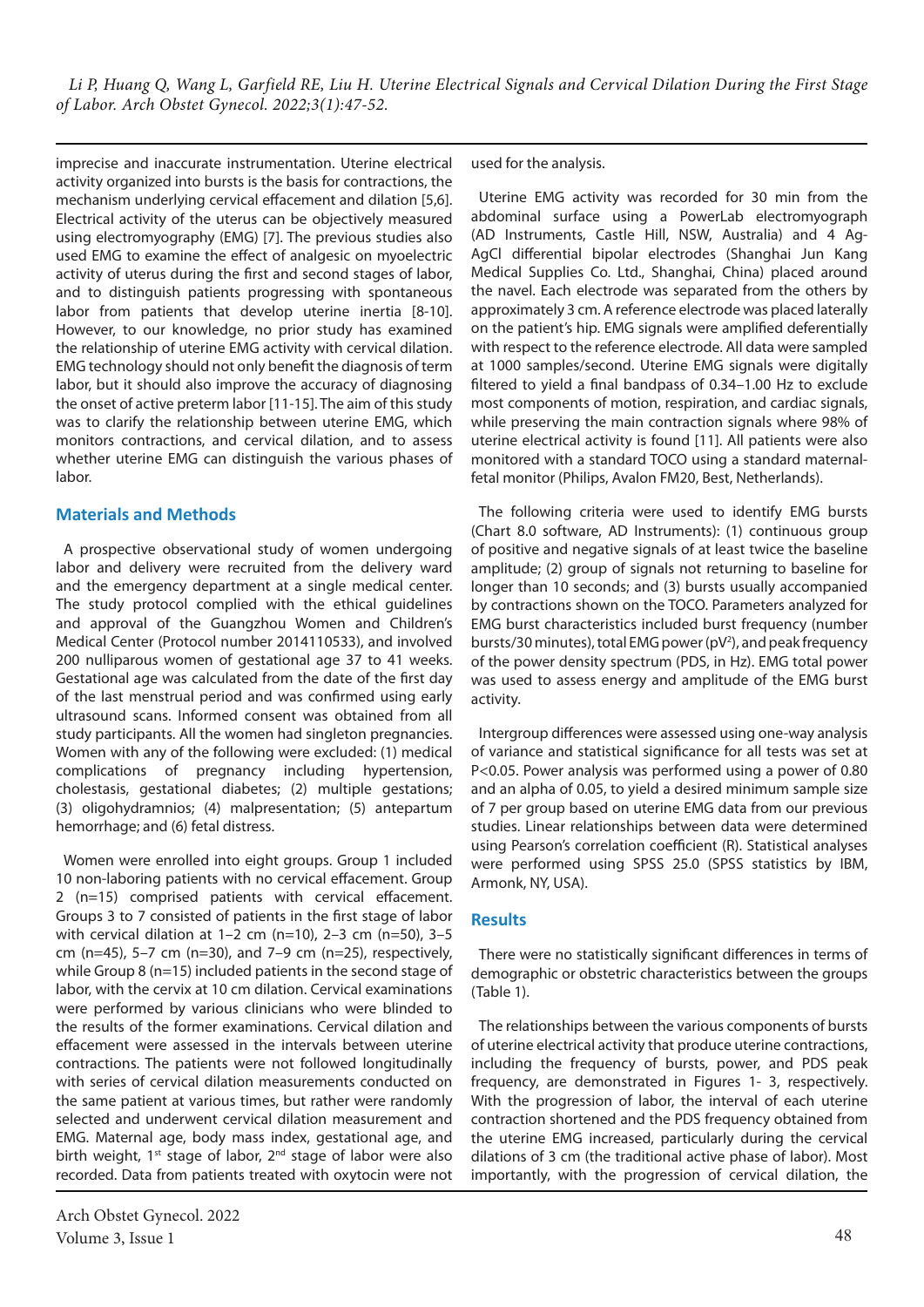*Li P, Huang Q, Wang L, Garfield RE, Liu H. Uterine Electrical Signals and Cervical Dilation During the First Stage of Labor. Arch Obstet Gynecol. 2022;3(1):47-52.*

| Table 1: Demographic and obstetric variables. |                  |                  |                                         |                |                     |                                                                     |
|-----------------------------------------------|------------------|------------------|-----------------------------------------|----------------|---------------------|---------------------------------------------------------------------|
| Groups                                        | Age (y)          | BMI $(kg/m2)$    | Gestational age (week) Birth weight (g) |                |                     | 1 <sup>st</sup> stage of labor (min) $ 2^{nd}$ stage of labor (min) |
| Group $1(N=10)$                               | $30.30 \pm 1.03$ | $25.24 \pm 0.98$ | $39.49 \pm 0.37$                        | $3168 \pm 98$  | $630.00 \pm 93.00$  | $51.00 \pm 8.60$                                                    |
| Group $2(N=15)$                               | $29.73 \pm 0.81$ | $26.15 \pm 0.73$ | $40.11 \pm 0.23$                        | $3128 \pm 90$  | $492.73 \pm 35.92$  | $63.27 \pm 7.77$                                                    |
| Group $3(N=10)$                               | $26.90 \pm 0.59$ | $27.06 \pm 1.21$ | $39.94 \pm 0.29$                        | $3212 \pm 78$  | $661.00 \pm 102.44$ | $46.40 \pm 9.88$                                                    |
| Group $4(N=50)$                               | $28.20 \pm 0.44$ | $24.93 \pm 0.32$ | $39.62 \pm 0.14$                        | $3177 \pm 52$  | $596.11 \pm 39.46$  | $53.24 \pm 5.45$                                                    |
| Group $5(N=45)$                               | $27.98 \pm 0.56$ | $24.71 \pm 0.42$ | $39.90 \pm 0.12$                        | $3273 \pm 52$  | $631.17 \pm 36.95$  | $48.89 \pm 5.35$                                                    |
| Group $6(N=30)$                               | $28.07 \pm 0.63$ | $25.98 \pm 0.58$ | $39.77 \pm 0.18$                        | $3288 \pm 50$  | $587.60 \pm 47.76$  | $59.30 \pm 8.24$                                                    |
| Group $7(N=25)$                               | $27.80 \pm 0.43$ | $24.34 \pm 0.48$ | $39.34 \pm 0.19$                        | $3228 \pm 70$  | $484.00 \pm 47.42$  | $72.87 \pm 9.93$                                                    |
| Group $8(N=15)$                               | $28.13 \pm 0.76$ | $25.41 \pm 0.65$ | $39.29 \pm 0.30$                        | $3084 \pm 103$ | $599.73 \pm 16.88$  | $56.40 \pm 2.69$                                                    |
| P                                             | 0.17             | 0.07             | 0.1                                     | 0.47           | 0.23                | 0.36                                                                |

Patient demographics and characteristics in this study. Group 1, non-laboring patients with no cervical effacement; Group 2, comprised patients with cervical effacement; Groups 3 to 7 consisted of patients in the first stage of labor with cervical dilation at 1–2 cm, 2–3 cm, 3–5 cm, 5–7 cm, and 7–9 cm; Group 8, patients with the cervix at 10-cm dilation. All values are means ± standard error of the mean. There were no significant differences (P>.05) between the groups.

power of each uterine contraction increased, when comparing early cervical dilation to cervical dilation of 5–7 cm (the new definition of active phase of labor).

As shown in Figure 1, the correlation of the frequency of the bursts with cervical changes was significant (R=0.934, P<0.001). The burst frequency (number/30 minutes) was significantly greater after entering labor (Group 5, 12.10  $\pm$  0.37) than before labor (Group 1, 2.60  $\pm$  0.22) (P<0.05). The burst frequency increased progressively from no effacement to 2–3 cm of cervical dilation (P<0.05), and subsequently more steeply to a peak level at about 3 to 5 cm of cervical dilation (P<0.05), but levelled off thereafter.

The relationship between EMG burst power and changes in cervical effacement and dilation is shown in Figure 2. Linear





Arch Obstet Gynecol. 2022 Volume 3, Issue 1 49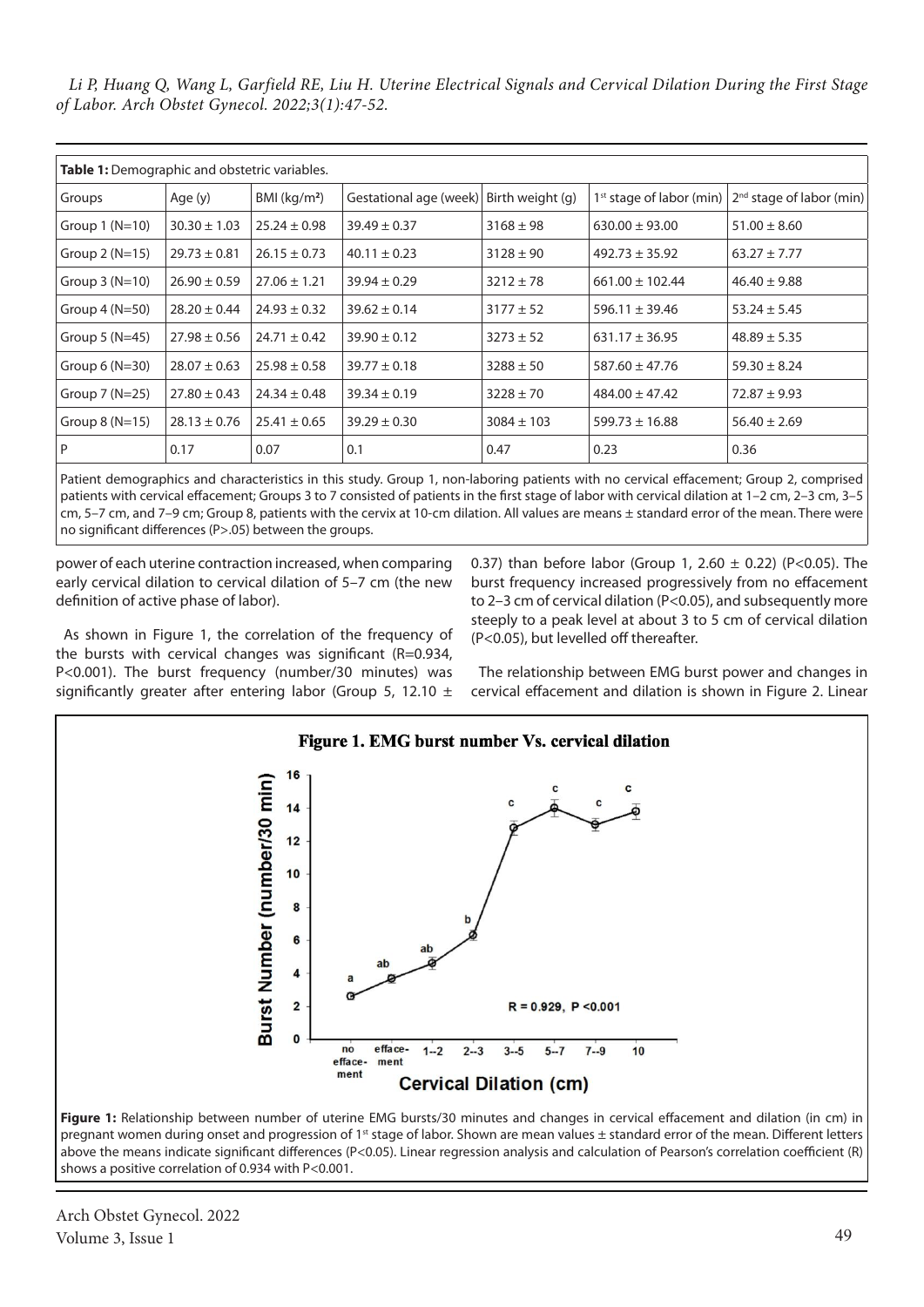

regression (R=0.860, P=0.006) and Pearson's correlation (R=0.860, P<0.001) analyses revealed significant relationships between EMG burst power and changes in cervical effacement and dilation. The total power values in Group 5 (20.08±1.29  $pV<sup>2</sup>$ ), and Group 8 (33.93 $\pm$ 8.51  $pV<sup>2</sup>$ ) were significantly higher than that of Group 1 (1.65 $\pm$ 0.80 pV<sup>2</sup>, P < 0.05), suggesting that the total power of EMG burst increased with the progression of labor, and when the cervical dilation exceeded 5 cm, the total burst power attained peak values (Group 6, 18.16  $\pm$  1.65  $pV^2$ ).

We also studied the relationship between EMG PDS peak frequency and changes in cervical dilation. As shown in Figure 3, positive and significant relationships were noted with linear regression analysis (R=0.972, P<0.001) and Pearson's correlation coefficient (R=0.972, P<0.001). With the progression of labor, the PDS peak frequency of Group 4 (0.58  $\pm$  0.01 Hz, cervical dilation of 2-3 cm) was markedly greater than those of groups with cervical dilation less than 2 cm (Group 1,  $0.37 \pm 0.01$  Hz, P<0.05; Group 2,  $0.40 \pm 0.01$  Hz, P<0.05; Group 3, 0.41  $\pm$  0.02 Hz, P<0.05).



a positive and significant relationship.

Arch Obstet Gynecol. 2022 Volume 3, Issue 1  $50$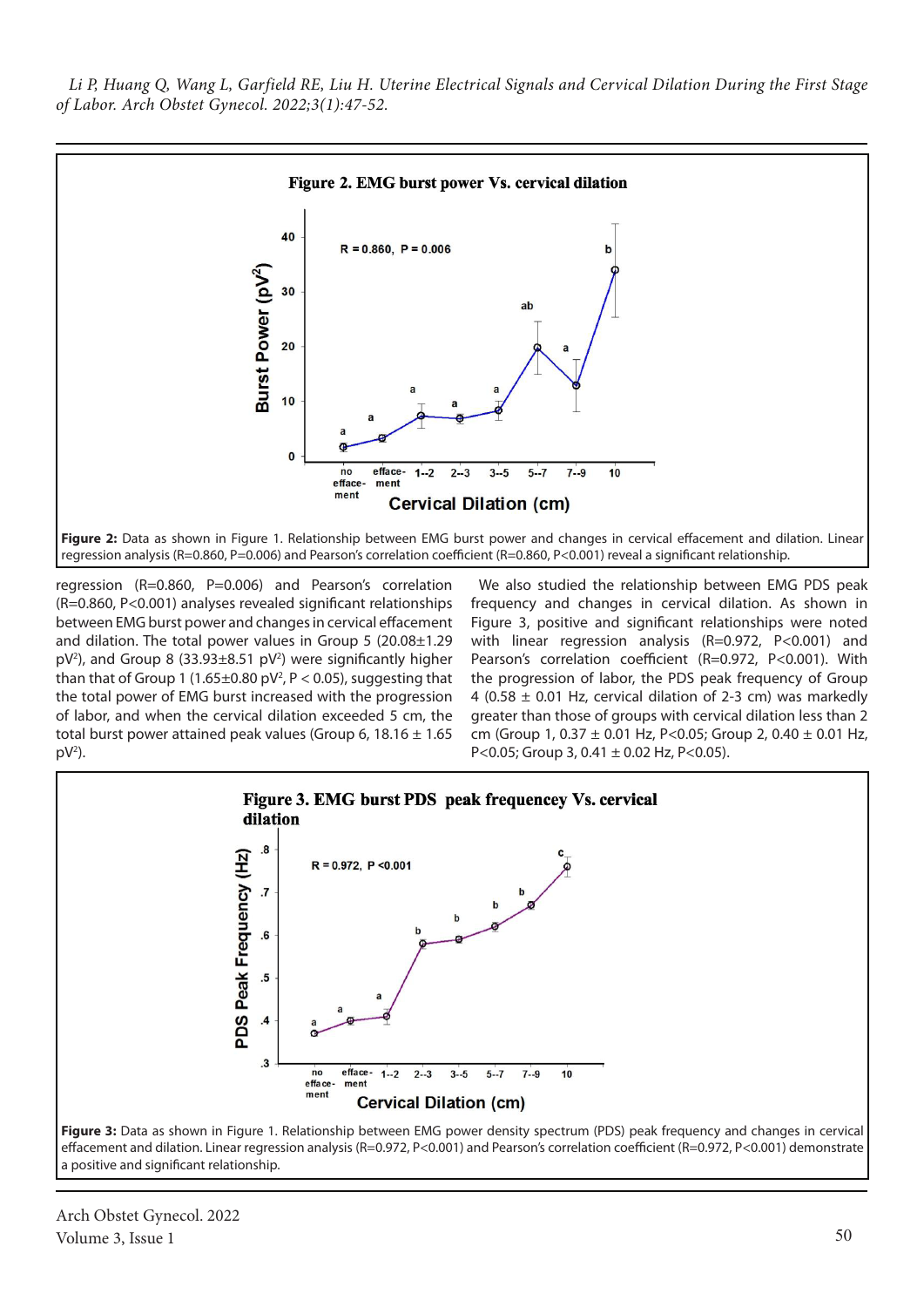### **Discussion**

This study systematically analyzed several important burst characteristics of uterine electrical activity during the early to the advanced first stage of labor, demonstrating the relationship between the cause of uterine contractility and cervical dilation. The study clearly demonstrated that: 1) frequency-related characteristics (frequency of burst, PDS peak frequency) of uterine electrical activity accompanied cervical dilation because both increased simultaneously with a very positive and significant correlation, and reached the inflection point while the cervical dilation was 2–3 cm (the old definition of the active phase of labor); and 2) the powerrelated parameter (total power) of each uterine contraction obtained from the uterine EMG increased, when considering the early cervical dilation and attained the inflection point when the cervical dilation reached 5–7 cm (the new definition of the active phase of labor).

There remain disputes regarding the starting point of the active period. However, the factors influencing the progression of labor have been largely neglected. Parturition is composed of two major steps: a relatively long conditioning (preparatory) phase, followed by a short secondary phase (active labor) [2,17]. These two might also be separated by a critical "interim phase", after which treatments for the prevention of labor may become ineffective. Cohen suggested that clinical parameters are the major factors influencing labor, and that both uterine contractions and the dilation of the cervix are important, indicating that uterine EMG activity with contraction force should also be a clinical parameter [17,18]. The findings of the current study indicate that the forceful contractions of the uterus should be strong enough during the later stages to overcome any passive (or active) resistance to dilation and delivery that the cervix may offer. These have significant implications for the management of labor and delivery.

Conventional teaching and the theoretical understanding of normal dilation rates have been dominated by the sigmoid curve of Friedman [2,3,19,20]. The perception of the latent phase and active phase was defined while the cervical dilation was 3 cm, and this affected the conduct of labor, as well as many routine measures and interventions that interrupt the natural course of labor in modern maternity units, including treatments for preterm labor, sedation, and epidural analgesia [21-25]. Our results showed, regarding the frequency-related parameters of uterine EMG, that while the cervical dilation was 2–3 cm, the frequency of myometrial electrical activity increased, corresponding to the physical condition of the women, particularly, the degree of pain, frequency, and tone of the increased contractions.

Zhang and colleagues reported that the acceleration of cervical dilation occurs after 6 cm, contrary to Friedman's results [4,26-28]. The use of 6 cm as the starting point of active

labor has also led to the redefinition of problems with the diagnosis of labor and the elimination of some terms such as dystocia and arrest of labor. Our results also suggested that, with labor progression, the power-related parameter of uterine EMG increased and the inflection point was reached at the point where cervical dilation was 5–7 cm. This suggests that the dynamic increase in uterine contractions leads to increased cervical dilation rates, the objective characteristic of myometrial activity, suggesting that the starting point of activity may be between 5 and 7 cm dilation.

The overall effectiveness of labor depends on both the efficiency of contractions and cervical resistance [1]. However, effective contractions require optimally transformed myometrium electrical activity in which the uterus first stiffens and then shortens so that uterine force is effectively directed towards the cervix [1,6]. This important indicator of the progression of labor has been variably characterized as coinciding with regular contractions and increased contraction power. The various EMG patterns for women in labor suggest that electromyographic activity should be present in all women in active labor. Irregular weaker contractions may reflect the need for oxytocin augmentation or may even require delivery by Cesarean section according to the clinical diagnoses. Therefore, labor should be assessed using quantitative parameters of uterine activity rather than subjective parameters, based on contractility vis-a-vis strong vs. weak contractions measured inaccurately or only according to cervical dilation.

This study provided a new way of thinking about labor processes. Because of individual differences, we were unable to capture the EMG signals of different cervical dilations in each patient. Considering the findings of this study, we recommend further studies focusing on the routine use of the definition of the active phase of labor, to generate a component of standard labor management and may contribute further to satisfactory perinatal results and improved maternal outcomes.

Our studies showed that EMG activity is involved in the transition of uterine activity in term pregnancy during the first stage of labor when the cervix is dilating. The diagnosis of the onset of labor and the active phase of labor, which are important in obstetrics, could also benefit greatly from the use of uterine EMG. Uterine EMG is a useful tool for appropriate labor management and can be used as a guide when interventions are undertaken during labor.

#### **Acknowledgments**

We thank Shao-Qing Shi, MD and Long Cui, PhD for the valuable contributions in reviewing the manuscript.

#### **Financial Disclosure**

The authors report no conflicts of interests.

Arch Obstet Gynecol. 2022 Volume 3, Issue 1  $51$